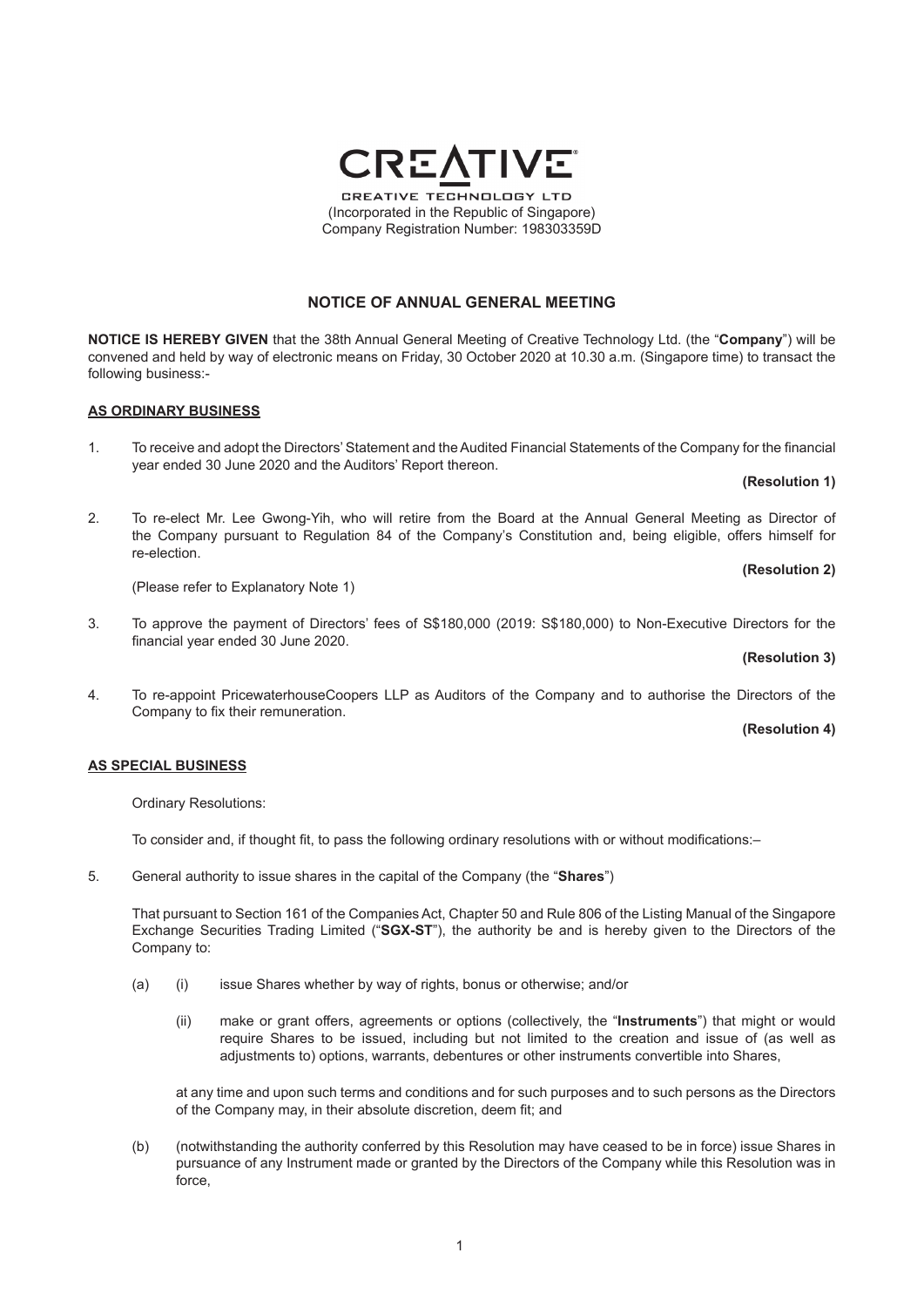## provided that:

- (A) the aggregate number of Shares to be issued pursuant to this Resolution (including Shares to be issued in pursuance of Instruments made or granted pursuant to this Resolution) shall not exceed 50 per cent (50%) of the total number of issued Shares excluding treasury shares and subsidiary holdings (as calculated in accordance with paragraph (B) below), of which the aggregate number of Shares and Instruments to be issued other than on a pro rata basis to shareholders of the Company shall not exceed 20 per cent (20%) of the total number of issued Shares excluding treasury shares and subsidiary holdings (as calculated in accordance with paragraph (B) below);
- (B) (subject to such manner of calculation as may be prescribed by the SGX-ST) for the purpose of determining the aggregate number of Shares that may be issued under paragraph (A) above, the total number of issued Shares excluding treasury shares and subsidiary holdings shall be based on the total number of issued Shares in the capital of the Company excluding treasury shares and subsidiary holdings at the time this Resolution is passed, after adjusting for:
	- (i) new Shares arising from the conversion or exercise of any convertible securities;
	- (ii) new Shares arising from the exercise of share options or vesting of share awards which are outstanding or subsisting at the time this Resolution is passed; and
	- (iii) any subsequent bonus issue or consolidation or subdivision of Shares;
- (C) in exercising the authority conferred by this Resolution, the Company shall comply with the provisions of the Listing Manual of the SGX-ST for the time being in force (unless such compliance has been waived by the SGX-ST) and the Constitution for the time being of the Company; and
- (D) (unless revoked or varied by the Company in general meeting) the authority conferred by this Resolution shall continue in force (i) until the conclusion of the next Annual General Meeting of the Company or the date by which the next Annual General Meeting of the Company is required by law to be held, whichever is the earlier or (ii) in the case of Shares to be issued pursuance of the Instruments, made or granted to this Resolution, until the issuance of such Shares in accordance with the terms of the Instruments,

and in this Resolution, "subsidiary holdings" has the meaning given to it in the Listing Manual of the SGX-ST.

 **(Resolution 5)**

(Please refer to Explanatory Note 2)

6. To transact any other business which may be properly transacted at an Annual General Meeting.

BY ORDER OF THE BOARD

NG KEH LONG Company Secretary **Singapore** 13 October 2020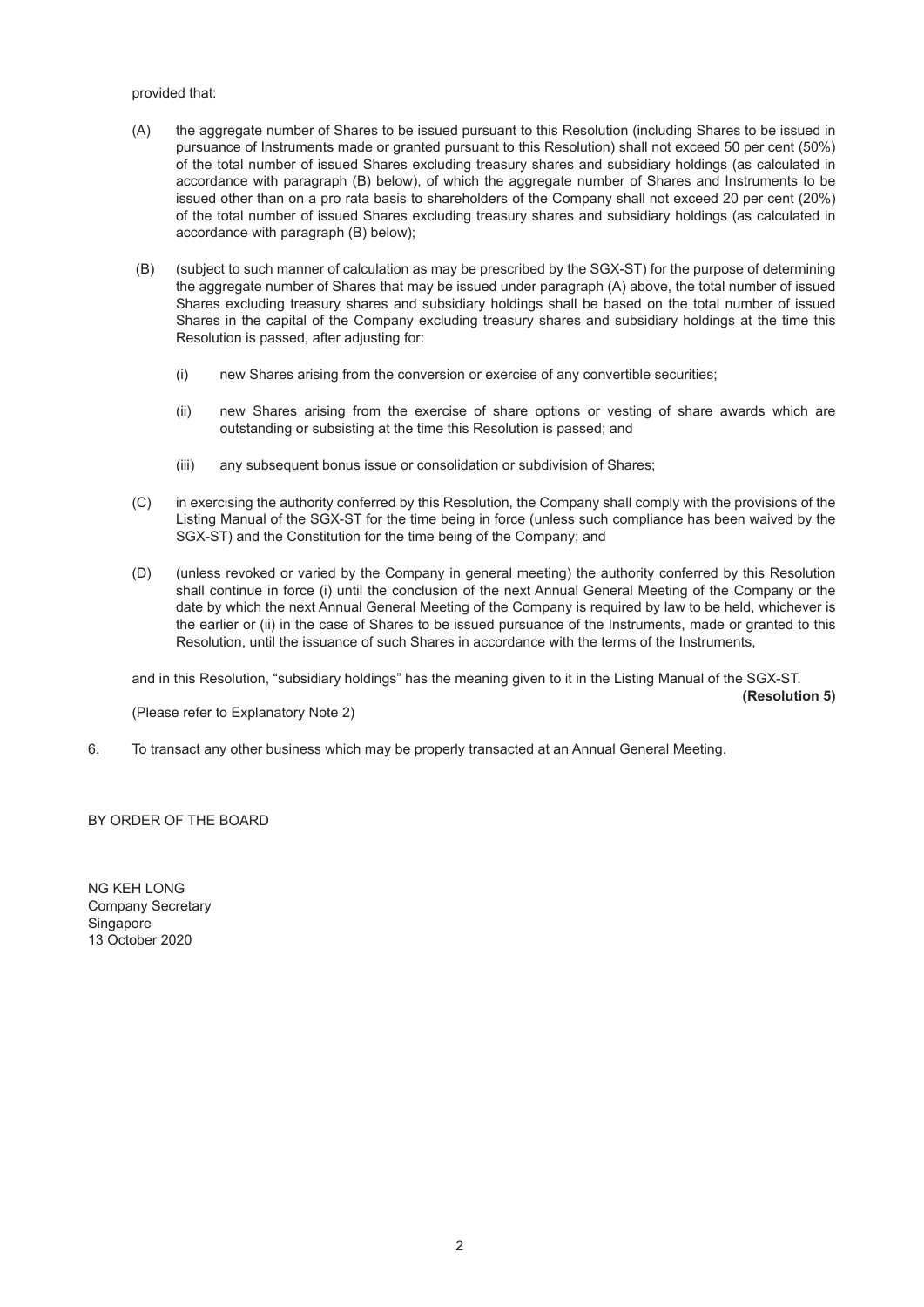## **EXPLANATORY NOTES**

- (1) Mr. Lee Gwong-Yih, upon re-election as a Director of the Company, will serve as member of the Audit Committee. He is considered to be independent by the Board of Directors of the Company. Information relating to Mr. Lee, including the information as set out in Appendix 7.4.1 of the Listing Manual of the Singapore Exchange Securities Trading Limited, can be found in the "Board of Directors and Executive Officers" of the Company's Annual Report 2020 and in "Additional Information on Director Seeking Re-election" in this Notice.
- (2) Resolution 5, if passed, will authorise the Directors, from the date of this Annual General Meeting of the Company until the next Annual General Meeting of the Company, or the date by which the next Annual General Meeting of the Company is required by law to be held, or such authority is varied or revoked by the Company in a general meeting, whichever is the earlier, to issue Shares and to make or grant instruments (such as options, warrants or debentures) convertible into Shares, and to issue Shares in pursuance of such instruments, up to a number not exceeding fifty per cent (50%) of the total number of issued Shares (excluding treasury shares and subsidiary holdings), of which up to twenty per cent (20%) of the total number of issued Shares (excluding treasury shares and subsidiary holdings) may be issued other than on a pro rata basis to shareholders. For the purpose of determining the aggregate number of Shares that may be issued, the total number of issued Shares excluding treasury shares and subsidiary holdings shall be based on the total number of issued Shares in the capital of the Company excluding treasury shares and subsidiary holdings at the time that Resolution 5 is passed, after adjusting for (a) new Shares arising from the conversion or exercise of any convertible securities or share options or vesting of share awards which are outstanding or subsisting at the time that Resolution 5 is passed, and (b) any subsequent bonus issue, consolidation or subdivision of Shares.

## **PERSONAL DATA PRIVACY**

By submitting an instrument appointing the Chairman of the Meeting to attend, speak and vote at the Annual General Meeting and/or any adjournment thereof, a member of the Company consents to the collection, use and disclosure of the member's personal data by the Company (or its agents or service providers) for the purpose of the processing, administration and analysis by the Company (or its agents or service providers) of the appointment of the Chairman of the Meeting as proxy for the Annual General Meeting (including any adjournment thereof) and the preparation and compilation of the attendance lists, minutes and other documents relating to the Annual General Meeting (including any adjournment thereof), and in order for the Company (or its agents or service providers) to comply with any applicable laws, listing rules, take-over rules, regulations and/or guidelines.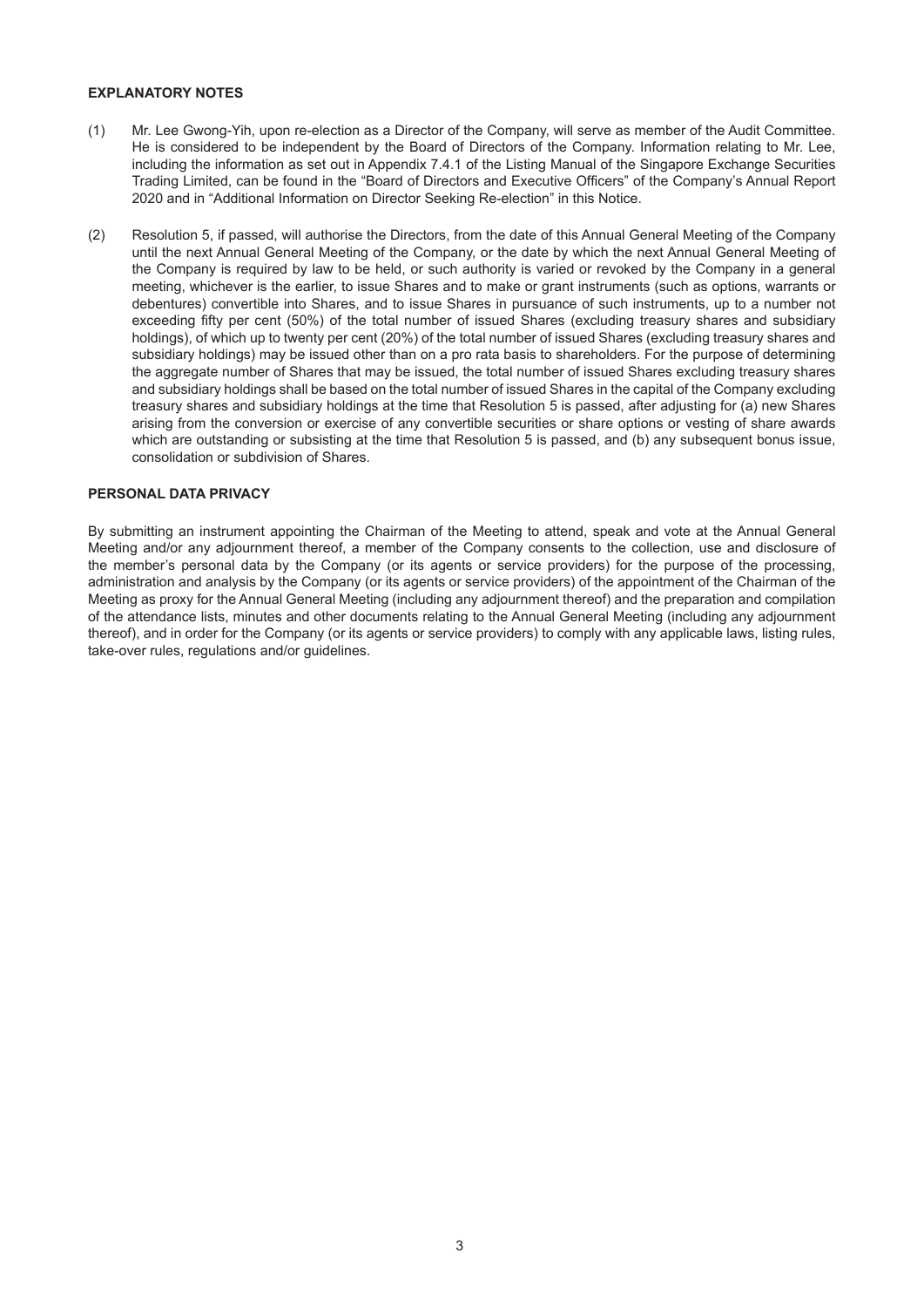### **Notes:–**

- 1. The Annual General Meeting is being convened, and will be held by electronic means pursuant to the COVID-19 (Temporary Measures) (Alternative Arrangements for Meetings for Companies, Variable Capital Companies, Business Trusts, Unit Trusts and Debenture Holders) Order 2020. This Notice will be sent to members by electronic means via publication on the Company's website at the URL https://sq.creative.com/corporate/investor/reports, and also available on the SGXNet at the URL http://www.sgx.com/securities/company-announcements. Printed copies of this Notice will also be sent by post to members.
- 2. Alternative arrangements relating to attendance at the Annual General Meeting via electronic means (including arrangements by which the meeting can be electronically accessed via live audio-visual webcast or live audio-only stream), submission of questions to the Chairman of the Meeting in advance of the Annual General Meeting, addressing substantial and relevant questions prior to the Annual General Meeting and voting by appointing the Chairman of the Meeting as proxy at the Annual General Meeting, are set out in the Company's announcement dated 13 October 2020. This announcement may be accessed at the Company's website at the URL https://sg.creative.com/corporate/investor/reports, and also available on the SGXNet at the URL http://www.sgx.com/securities/company-announcements.
- 3. Due to the current COVID-19 situation in Singapore, a member will not be able to attend the Annual General Meeting in person. A member of the Company (whether individual or corporate) must appoint the Chairman of the Meeting as his/her/ its proxy to attend, speak and vote on his/her/its behalf at the Annual General Meeting if such member wishes to exercise his/her/its voting rights at the Annual General Meeting. The accompanying proxy form for the Annual General Meeting may be accessed at the Company's website at the URL https://sg.creative.com/corporate/investor/reports, and will also be made available on the SGXNet at the URL https://www.sgx.com/securities/company-announcements. Printed copies of the proxy form will also be sent by post to members.

Where a member (whether individual or corporate) appoints the Chairman of the Meeting as his/her/its proxy, he/she/it must give specific instructions as to voting, or abstentions from voting, in respect of a resolution in the form of proxy, failing which the appointment of the Chairman of Meeting as proxy for that resolution will be treated as invalid.

CPFIS or SRS investors who hold Shares through CPF Agent Banks or SRS Operators and who wish to request their CPF Agent Banks or SRS Operators to appoint the Chairman of the Meeting as proxy in respect of the Shares held by such CPF Agent Banks or SRS Operators on their behalf should approach their respective CPF Agent Banks or SRS Operators to submit their votes by 5.00 p.m. on 20 October 2020.

- 4. The Chairman of the Meeting, as proxy, need not be a member of the Company.
- 5. The instrument appointing the Chairman of the Meeting as proxy must be under the hand of the appointor or of his attorney duly authorised in writing. Where the instrument appointing the Chairman of the Meeting as proxy is executed by a corporation, it must be executed under its common seal or signed on its behalf by an officer or attorney duly authorised in writing.
- 6. Where an instrument appointing a proxy is signed on behalf of the appointor by the attorney, the letter or power of attorney or a duly certified copy thereof must (failing previous registration with the Company) be lodged with the instrument of proxy, failing which the instrument may be treated as invalid.
- 7. The instrument appointing the Chairman of the Meeting as proxy must be submitted to the Company in the following manner:
	- (a) if submitted by post, be lodged at the office of the Company's Share Registrar, Boardroom Corporate & Advisory Services Pte. Ltd., 50 Raffles Place #32-01, Singapore Land Tower, Singapore 048623: or
	- (b) if submitted electronically, be submitted via email to the Company's Share Registrar at srs.teamd@boardroomlimited.com,

in either case, not less than seventy-two (72) hours before the time appointed for holding the Annual General Meeting of the Company.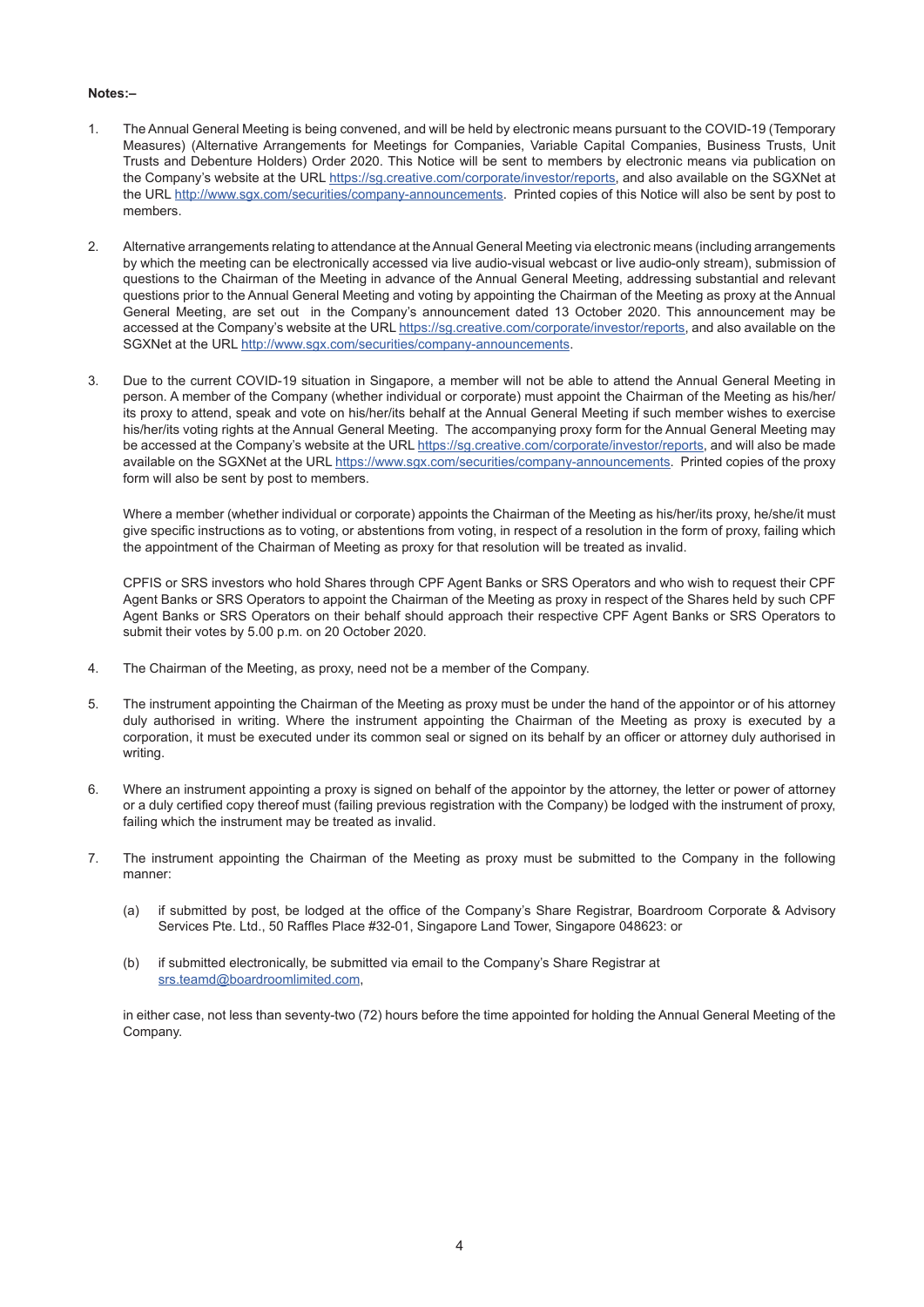# **ADDITIONAL INFORMATION ON DIRECTOR SEEKING RE-ELECTION**

| Name of Director            | : Lee Gwong-Yih   |  |
|-----------------------------|-------------------|--|
| Date of appointment         | : 12 June 2009    |  |
| Date of last re-appointment | : 19 October 2017 |  |
| Age                         | : 65              |  |
|                             |                   |  |

Country of principal residence : USA

| The Board's comments on this re-election                                                                                                                                                                                            | After reviewing Mr Lee's qualifications and<br>experience, the Board has confirmed Mr Lee's<br>independence and approved that Mr Lee stands<br>for re-election as an independent non-executive<br>Director. |  |  |  |
|-------------------------------------------------------------------------------------------------------------------------------------------------------------------------------------------------------------------------------------|-------------------------------------------------------------------------------------------------------------------------------------------------------------------------------------------------------------|--|--|--|
| Whether appointment is executive                                                                                                                                                                                                    | Non-executive                                                                                                                                                                                               |  |  |  |
| Job title                                                                                                                                                                                                                           | Non-executive and independent Director<br>Member of the Audit Committee                                                                                                                                     |  |  |  |
| Professional qualifications                                                                                                                                                                                                         | Master of Science Degree in Electrical<br>Engineering from the State University of<br>New York at Stony Brook                                                                                               |  |  |  |
|                                                                                                                                                                                                                                     | Bachelor of Science degree in Electrical<br>Engineering from National Chiao-Tung<br>University, Taiwan                                                                                                      |  |  |  |
| Working experience and occupation(s) during the past 10 years                                                                                                                                                                       | <b>Translink Capital</b><br>2014 to present<br>Senior Managing Director                                                                                                                                     |  |  |  |
|                                                                                                                                                                                                                                     | CyberTAN Technology<br>2006 to 2014<br>Chairman and CEO                                                                                                                                                     |  |  |  |
| Shareholding interest in the listed issuer and its subsidiaries                                                                                                                                                                     | 45,000 shares in Creative Technology Ltd                                                                                                                                                                    |  |  |  |
| Any relationship (including immediate family relationships) with<br>any existing director, existing executive officer, the issuer and/or<br>substantial shareholder of the listed issuer or of any of its principal<br>subsidiaries | No                                                                                                                                                                                                          |  |  |  |
| Conflict of interest (including any competing business)                                                                                                                                                                             | No.                                                                                                                                                                                                         |  |  |  |
| Undertaking (in the format set out in Appendix 7.7) under Rule<br>720(1) has been submitted to the listed issuer                                                                                                                    | Yes                                                                                                                                                                                                         |  |  |  |
| Other Principal Commitments* Including Directorships<br>"Principal Commitments" has the same meaning as defined in the Code of Corporate Governance 2018.                                                                           |                                                                                                                                                                                                             |  |  |  |
| Past (for the last 5 years)                                                                                                                                                                                                         | Translink Capital (Senior Managing Director)                                                                                                                                                                |  |  |  |
| Present                                                                                                                                                                                                                             | Translink Capital (Senior Managing Director)                                                                                                                                                                |  |  |  |